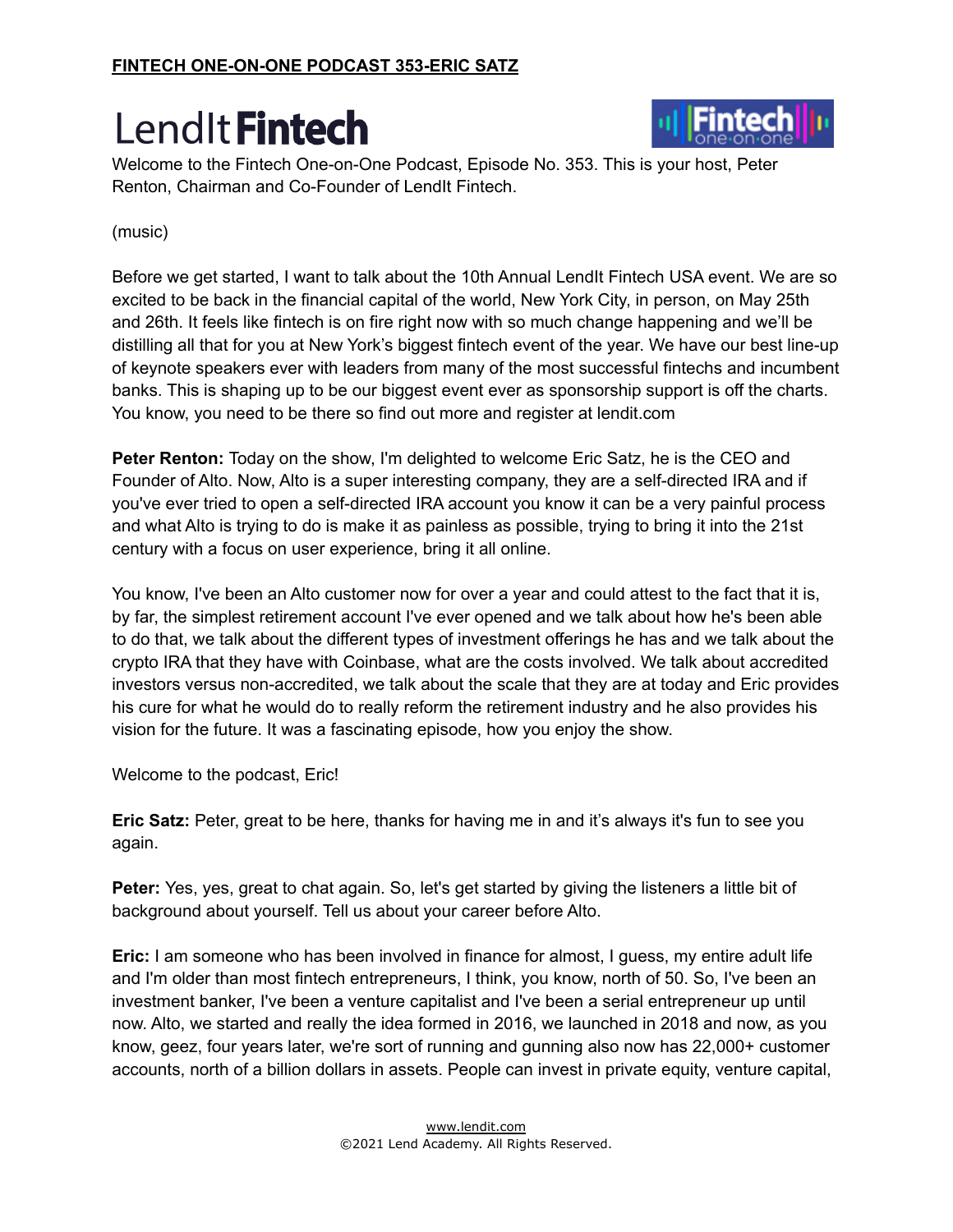

real estate, personal credit, small business credit, crypto, you name it, we're trying to enable individuals to build diversified portfolios.

**Peter:** Right, right. We're going to get into all that in a little bit, but before we do, I'd love to hear you describe sort of the founding story because I know it came from a pain point. That's when we chatted before you shared it with me, I'd love you to share with the audience what was it that caused you to create Alto?

**Eric:** So, in 2013/2014 when I was still playing as a venture capitalist, I had an opportunity to invest alongside the fund that I was co-managing and when I was getting ready to make one of those investments, my IRA statement showed up. I had that proverbial light bulb moment which was, holy smokes, Batman, this is the money I should use to make this long term investment, illiquid investment and I was saying that and I was thinking that because retirement money we shouldn't touch until, you go figure, until we retire, right, plus there's a tax advantaged nature to retirement savings accounts.

And so, I thought this was just a brilliant idea, I had been investing for 20 some odd years, had never even struck me previously and so I didn't know if it was legal to do this. So, I actually went to Google and I typed in "invest IRA in private company" and Google said it was legal so I figured, awesome, let's do it and I called my financial advisor where my retirement account was and I said, hey, I'm going to make this next investment out of my IRA and he said, great. I said, well, I mean, you still have the wire info and the bank info, all that stuff, can you just send it from my IRA instead of from my investment account and he said, no.

Took a couple of steps back and had a re-group and I said, this is legal and he said, I know it is, but we're not going to let you do that here. The long story short is I then had to go back to Google, discovered the self-directed IRA industry and began to make my first self-directed IRA investments in alternative assets and that first investment experience took me about ten weeks to complete. It was utterly painful, obviously, time consuming, I did all the work and at the end of the road, I wrote the custodian a check for me having done all of this work which made no sense to me. Nowhere else in finance does anything look like that and so I just kind of thought to myself, well, clearly, I chose the wrong custodian. (Peter laughs)

So, I end up making a couple of more investments with a couple of different custodians and the experience is the same each time and it was a real head scratcher, this cannot...I mean, this industry seems to be stuck in the 1970s when ERISA was passed, what's going in here. And so, I dug in a little bit and sure enough, there were only really, I don't know, a couple of dozens self-directed IRA custodians, none of which you had ever heard of and yet IRAs were growing faster than 401(k)s, still are, IRAs today are, give or take, \$15 Trillion, 401(k)s are, I don't know, \$6 to 8 Trillion call it and a very small percentage, less than 2% was getting invested in alternative assets.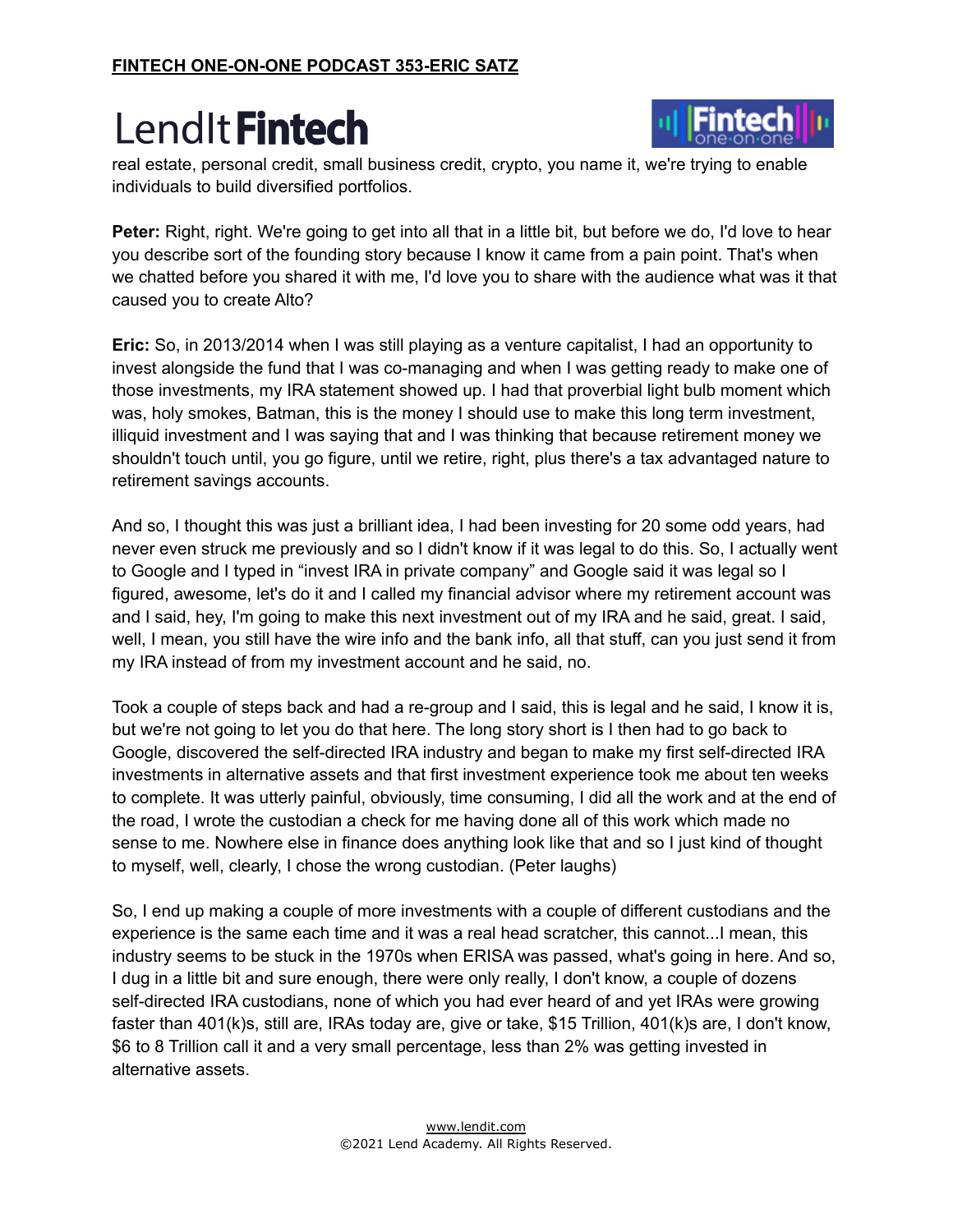

And so, I kind of thought to myself, you know what, if we can do for this self-directed IRA industry the same thing that Turbo Tax did for self-filing, not only can we build a really big business, but we can also change the fate of retirement in America and so that's what we're really on a mission to do.

**Peter:** Great. Let's talk about that for a second before we dig in. It's been written about a lot, the retirement crisis, because the vast majority of people of retirement age have ridiculously underfunded retirement accounts, what do you think can be done there?

**Eric:** There are really two controls. One is save and invest more and the other is you generate more returns from the money that you do invest. On the former, what I would say is we'd like to be part of this conversation and change, it is mind boggling to me that we differentiate the amount of money someone can save for a retirement based on whether or not they're lucky enough to work for an employer who's offering them a 401(k) by which I mean, if you have access to a 401(k), you can basically save and invest \$20,000 a year on a tax advantaged basis.

If you don't have that employer and you're doing a traditional IRA, you can only save \$6,000. If you're self-employed or if you're working for a small company where the owner is particularly, I don't want to say benevolent, but really cares about your future and the work that you do for their business then you can have access to a SEP IRA and with the SEP IRA you can save up to 25% of what you earn up to \$59,000, whichever is greater, 25% or I think \$59,000. So, why is it \$59,000 in the case of a SEP IRA, \$20,000 in the case of a 401(k), \$6,000 in the case of a traditional IRA, why don't we just tell everybody, you know what, if you're going to save and invest for a retirement, you can save up to \$60,000 a year so that's the first thing. Let's give people the ability to save and invest more on a long term basis with the tax advances that we currently offer.

The second piece is the public markets aren't what they used to be, right, we used to have between 8,000/9,000 public companies, today, we've got less than 4,000 public companies, only 400 matter and the entire market, the entire investing market is dominated by mutual funds, index funds, ETFs which means it's impossible to outperform the market.

#### **Peter:** Right.

**Eric:** And so, alright, if you can't outperform the market, how do you do better. For me, anyway, the answer was alternative assets and it enables true portfolio diversification. I think it's really hard to look in a personal financial trade pub or magazine or newspaper and not read about the end of 60/40 by which the journalist or author means 60% public company stocks/40% public company bonds and I do believe that those days are over. It's something we've been talking about at Alto for a long time, but diversification then comes in the form of these alternative asset classes that we mentioned at the beginning, real estate, private equity, venture capital, credit,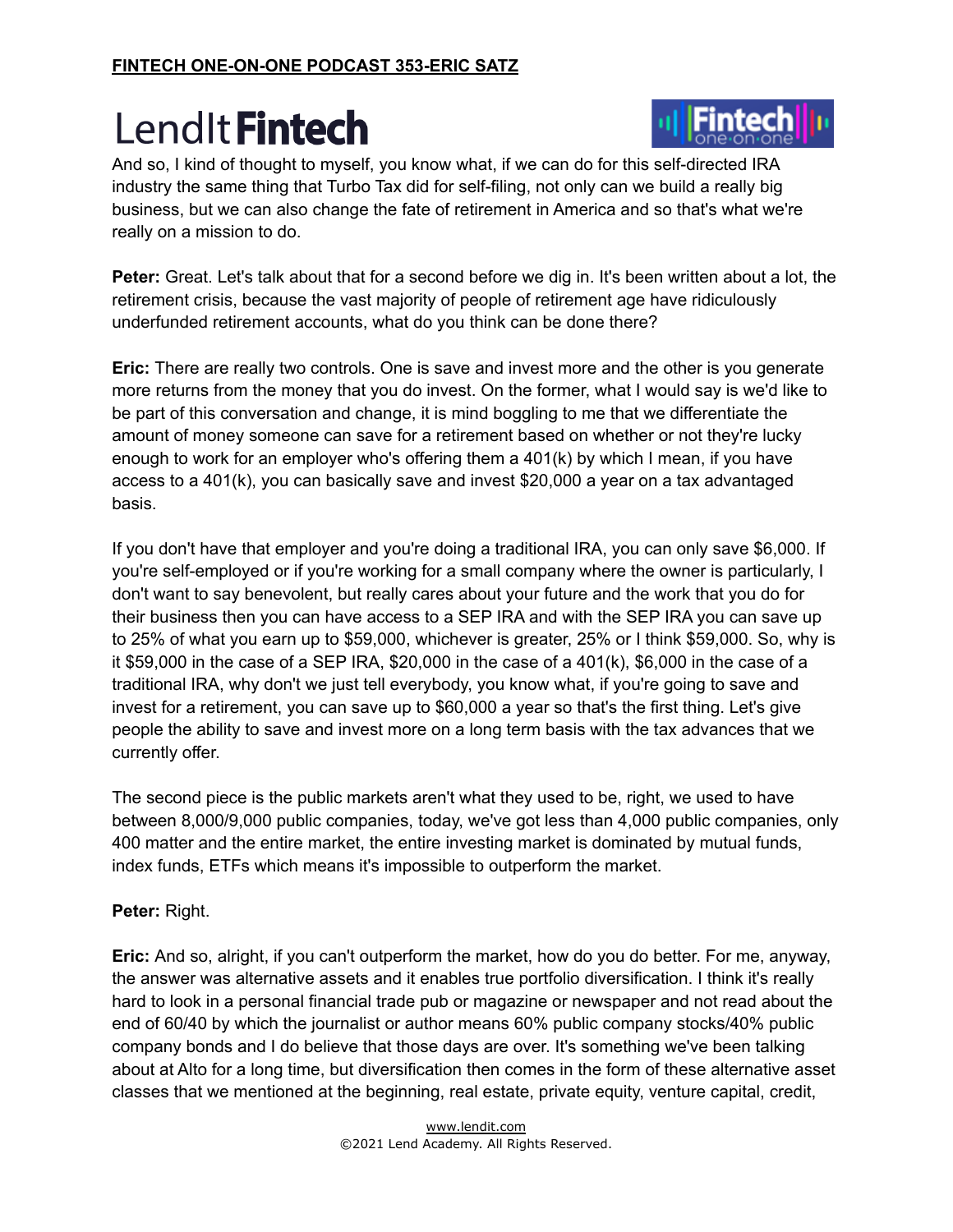

private credit, artwork, cultural assets today, whether they're Michael Jordan sneakers or antique automobiles or Rolex watches, whatever the case may be and, of course, crypto.

And so, we're really about assisting people in their efforts to diversify their portfolio, reduce volatility overall and if anyone's wondering what I mean by volatility, if all you are is invested in the public markets today, today is March 16th, how have the last three months been for you and the public markets along with everybody else, right. Well, if instead some of those assets were invested in alternative asset categories, your volatility would be way lower than it currently is and your expected returns would be higher and that's what we're trying to do with alternative assets.

**Peter:** Okay. So, what is it about IRA investments that make it so complicated because I mean, I've had similar experience to you, even just opening up a regular IRA account is really complicated, let alone going to the alternatives. What do you do differently that no one has done before?

**Eric**: Alto has a holding on subsidiary called Alto Trust Co. Alto Trust Co. is the custodian for these self-directed IRA investments and we serve in a custodial capacity because it is a regulatory requirement that everybody investing with a retirement account have a custodian. Why is that a requirement? Because the stakes are kind of high when you think about the fact that all these accounts are tax advantaged. In the case of a Roth IRA, you've already paid your tax and so this account gets to grow tax-free until you retire. In the case of traditionals and SEPs, you're talking about deferring tax for your working life, right, so there's a lot of money at stake and the government, the IRS wants to know that someone is sort of looking out for its interest to make sure that money is not, shall we say, going around the barn backwards.

They're also looking for, in many respects, your interest in terms of making sure no one's trying to pull a fast one with respect to a potential investment opportunity when you're talking about investment cash that you want for the long term and so that's why a custodian is required. The reason it has been difficult is because when you are self-directing your account, you're stepping into the shoes of the fiduciary for yourself, okay. And so, if you have an existing relationship and this is what happened with me, you know, I had an existing relationship with a financial advisor at a large broker/dealer platform and because we have this fiduciary relationship they don't want to be held responsible for the investments that I am making on my own.

#### **Peter:** Right.

**Eric**: And so, they left that category to sort of grow up in a way that it took the name self-directed IRA industry that's why there were only a couple of dozen players, if you will, most of whom nobody has ever heard of. Now, I actually don't think directed IRA is a good name, I really like Alternative IRA as a name and I say that because you can have a self-directed IRA account within Fidelity so long as you choose from their list of acceptable investments.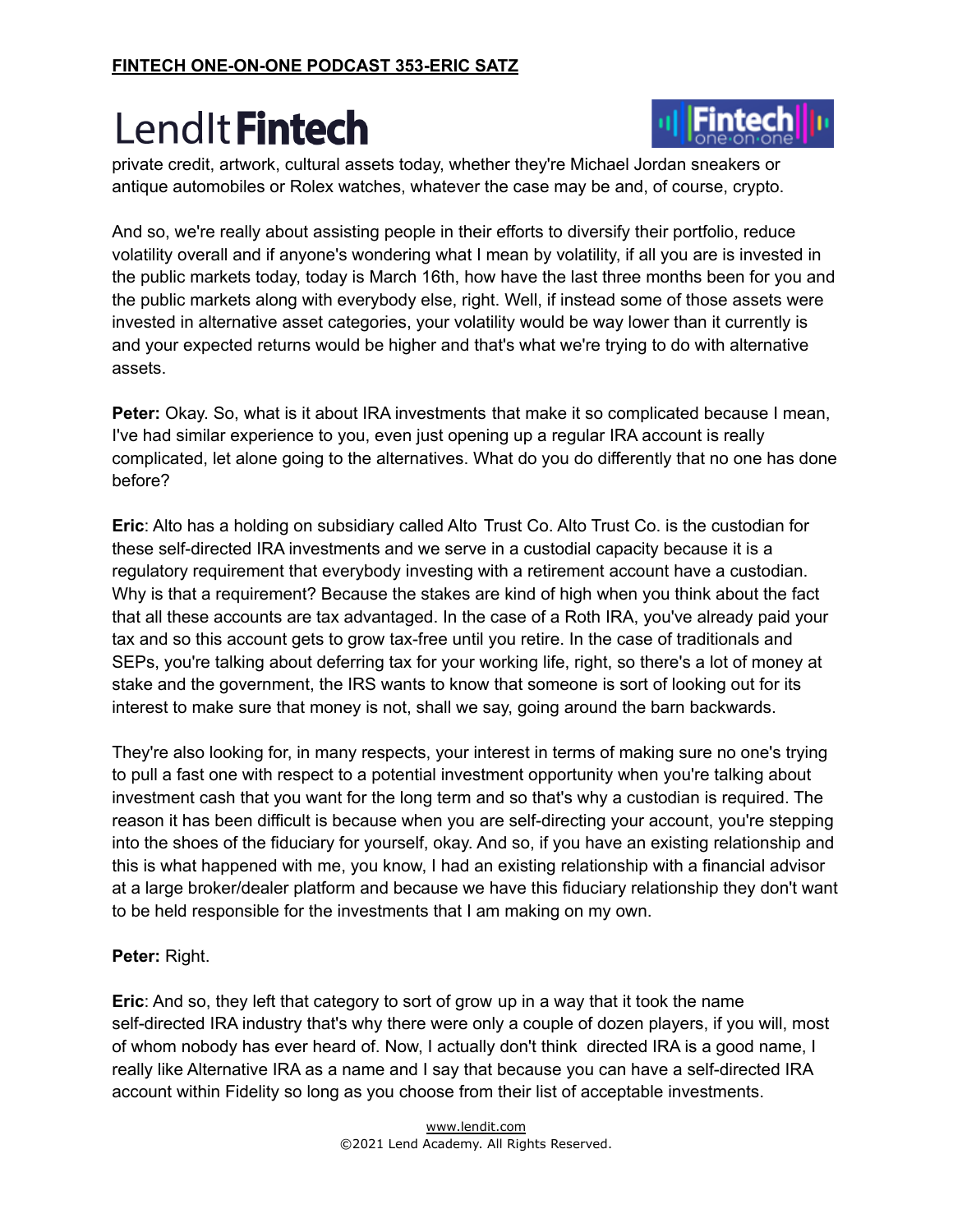



**Peter:** Right.

**Eric:** What we do at Alto is we allow to invest in the things that you know, the things that you believe in, the things you want to invest in proactively, regardless of whether or not some other unknown investment committee is telling you it's okay.

**Peter:** Right, okay. So then, what have you done that's different to everybody else.

**Eric:** So, we employed technology (laughs), thank you for asking the question. We built a platform which essentially enables Alto to function in both the hub and spoke capacity for the supply and demand of these alternative asset opportunities. The supply side includes our investment platform partners, companies like AngelList and Republic, Wefunder, Masterworks, like there's 70+ investment platform partners or any company or fund that's raising money independently of one of those platforms.

So, we enable the seamless transaction executions with these platform partners and also the Alto platform does the heavy lifting, the hard work that I had to do by myself way back in sort of 2013/2014 when I first had the experience by digitizing and automating the transaction closing process and all that happens on the Alto platform. So, we've really tried to put in place a technology that can serve millions of people rather than just tens of thousands. By doing that, we can make this a really affordable practice for maybe not everyone, but most people.

**Peter:** Right, right, got it. So, you first got on my radar when actually Lending Club first reached out to me telling me they were closing down their platform, their investment platform and I have IRA investments with Lending Club and they said we're going over to Alto IRA. I've seen your name around, but actually I haven't really done a due diligence on you guys, but you know, discovered that then we chatted and seeing obviously the movement from Lending Club happened, I moved all my IRAs to you guys and it was a really great experience. I obviously started up IRAs at Lending Club that were quite painful to set up and even to this day, like still obviously money comes into my Lending Club account and I move it over to Alto and it's like three clicks and boom, it's there in a couple of days

**Eric:** That's good to hear.

**Peter:** Yes, I think it's going well, but maybe you could tell us a little bit about how that deal first came together with Lending Club.

**Eric:** They called us. (laughs)

**Peter:** Okay.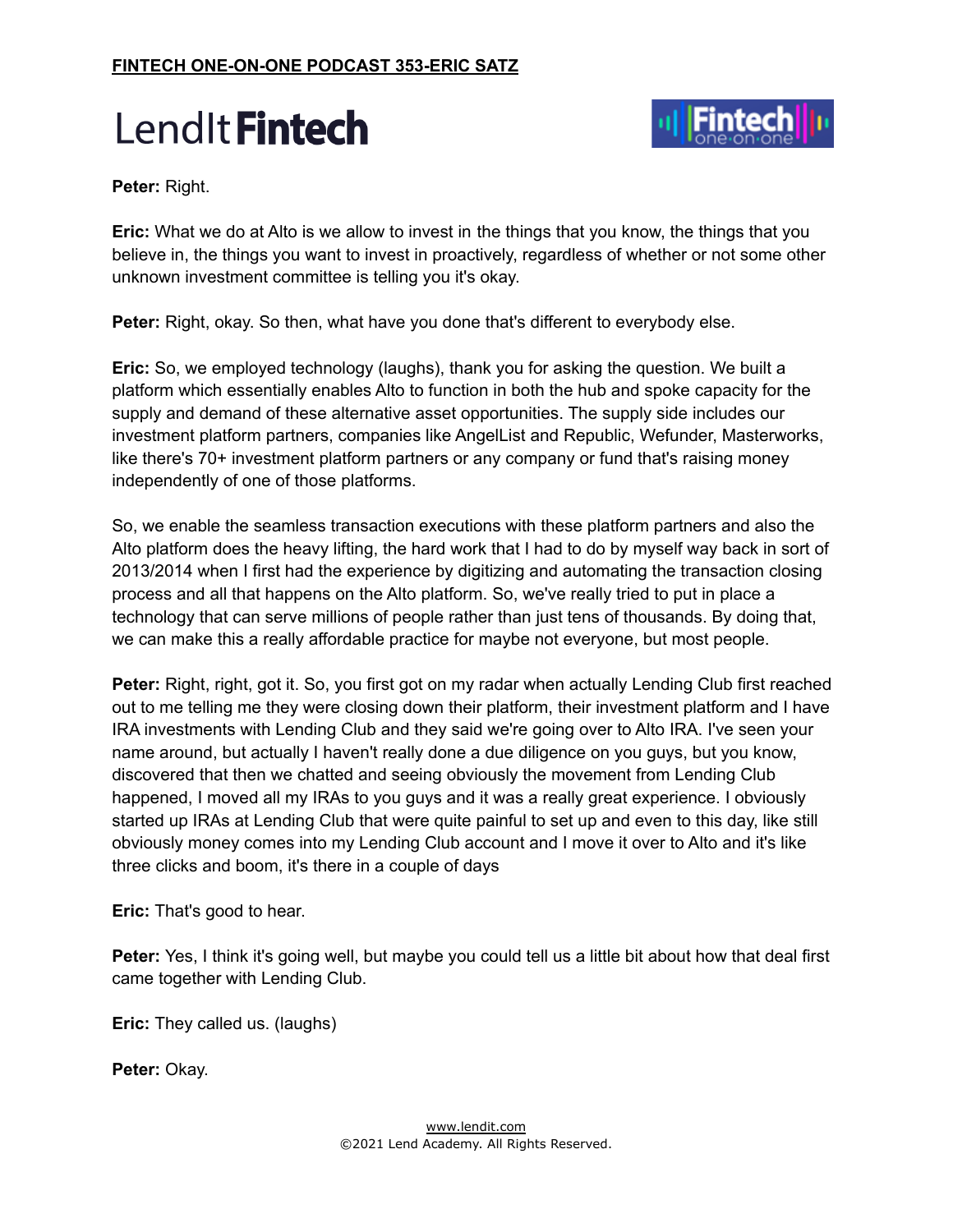

**Eric:** They, as a business, a business customer and many of their clients were experiencing sub-optimal relationships with the existing custodial providers and knowing that they were exiting the business, they wanted to make sure that their customers would have new investment opportunities and they also wanted to know that the platform they would be working with was really cost-effective. We've been a low-cost provider in the space really since we entered and that's by design because we're using technology instead of people and paper in order to process activity.

You know, you asked me the question about what are we doing differently, that was the same thing that the Lending Club executives were attracted to because we do have these connections to all these investment platform partners which means as money comes from Lending Club to you Peter, the Lending Club investor, you now have an opportunity to reinvest in ways that otherwise weren't available. And for that exact reason probably when Prosper saw that Lending Club was moving the IRA platform essentially over to Alto they also reached out and said, hey, can we do that too.

And so now, whether you're a Lending Club or just an Alto IRA investor or you're an investor who's not yet using his or her IRA to make investments in a platform like Prosper is of interest to you, you can come to Alto, open your account. One of the things that a lot of people don't know, by the way, is there are no tax consequences to having multiple IRA accounts and you can have money in multiple IRA accounts. So, let's say you have an IRA at Fidelity and you want to invest in alternative assets, you open an Alto IRA and then you just transfer cash from Fidelity to Alto and you're free to invest in what you want. That's really what's driving us.

**Peter:** Right. So then, like I've invested in through your companies, Masterworks, I have pieces of six different artworks, I've done FarmTogether and how many, five or six there as well so I love the different alternatives that you offer, but how do you decide like what investment opportunities to add to your platform.

**Eric:** This is still where we aren't doing a great job and there's both a legal reason and just a sort of growth stage emerging company reason to it. From a legal or regulatory standpoint, we can't tell you what we think good investments are, we're not allowed to. We're not a broker/dealer and we're not a registered investment advisor, we're a software company and we connects Points A to B to C to D to E there, but what we can do better is provide you both with educational material directly as well as links to others who can say hey, if you're interested in investing in a private company, we think the diligence process can look like this, right.

The other thing that we want to do is enable you to reach out and communicate with other people who are making alternative asset investments so that you can benefit from their experience, really build community into the Alto platform. So, those are two things that we can do on that front. The other thing that we have done is we've filed our new member application so that we can be a broker/dealer which we expect to, if all goes well. Anytime you go through a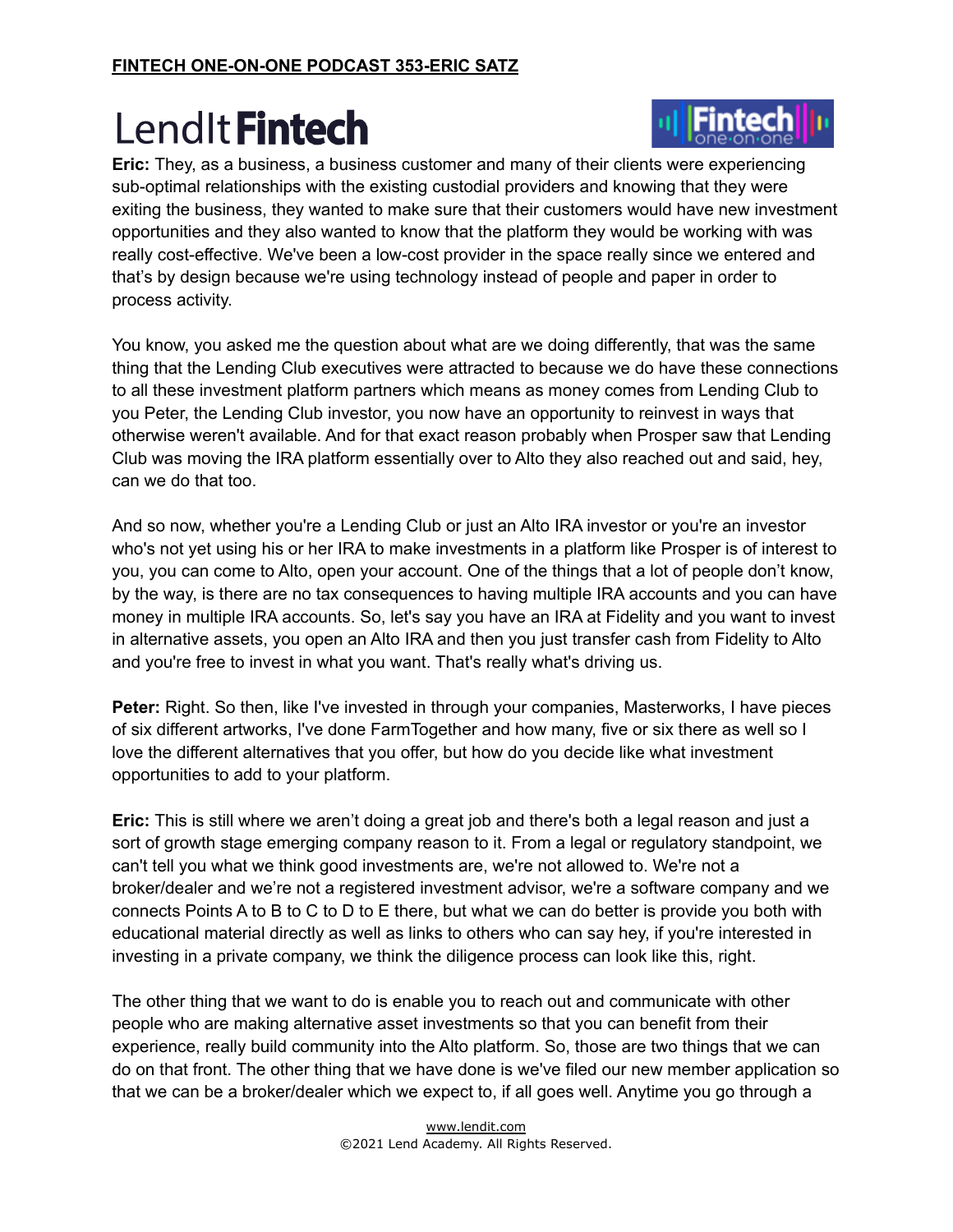

regulatory governmental process who really knows with respect to timeline, but I think we'll have broker/dealer license before the end of the year. Once that happens, we'll be able to introduce you to specific investment opportunities, we can't do that just yet.

**Peter:** Right, got you., okay. So then, I noticed on your platform a lot of options are only for accredited investors, but there are some non-accredited, who do you have, what's the split between a credited and a non-accredited as far as your investor base goes?

**Eric:** Yeah. Right, now it's still largely accredited, I would say it's probably 85/15.

**Peter:** Okay, okay, that's fair enough. So then, you've got the crypto IRA that I believe you offer it with Coinbase, I also have one of those. I think that's not accredited, right, that's just regular.

**Eric:** Cryptocurrencies are traded as property and so you do not have to be an accredited investor in order to participate in those markets. And so, if you look at our total customer base and we've got about 22,000+ funded accounts with more than a billion dollars at this point, about 50% of those accounts are crypto IRA accounts and growing rapidly so that's where we're attracting more non-accredited investors to the Alto platform right now.

**Peter:** Right, right. And then can you talk about the costs involved to invest, just give us ….I know, there are different levels of things with different investments have different costs, but what are we talking about?

**Eric:** So, on the crypto side it's incredibly straightforward and you can say it in half a sentence, 1%, that's it. So, 1% of the buy, 1% of the sell, that's the fee period, end of story. On what we refer to as the standard IRA side, there are two different account types. One is \$100 a year and that's where you're investing solely with our platform partners. The other account type is \$250 a year and that's where you both get access to our platform partners and you get to bring your own deals that aren't necessarily associated with any of our partners. It doesn't matter how many investments you make in either of those scenarios to have the account, it's either \$100 or \$250. And then, there's a transaction fee so on the integrated platform partner side, transaction fees are anywhere from \$10 to \$50, it's not anywhere from, it's actually one or the other, it's either \$10 or \$50 and then if you have a \$250 account when you do your own deal, it's a \$75 fee, but, otherwise, \$10 or \$50.

**Peter:** And that's when you can do kind of what you were doing before where you said, right, there's a private company I'd like to invest my IRA in the equity of this product company, that's the deal that you can bring to Alto today, is that correct?

**Eric:** That is correct.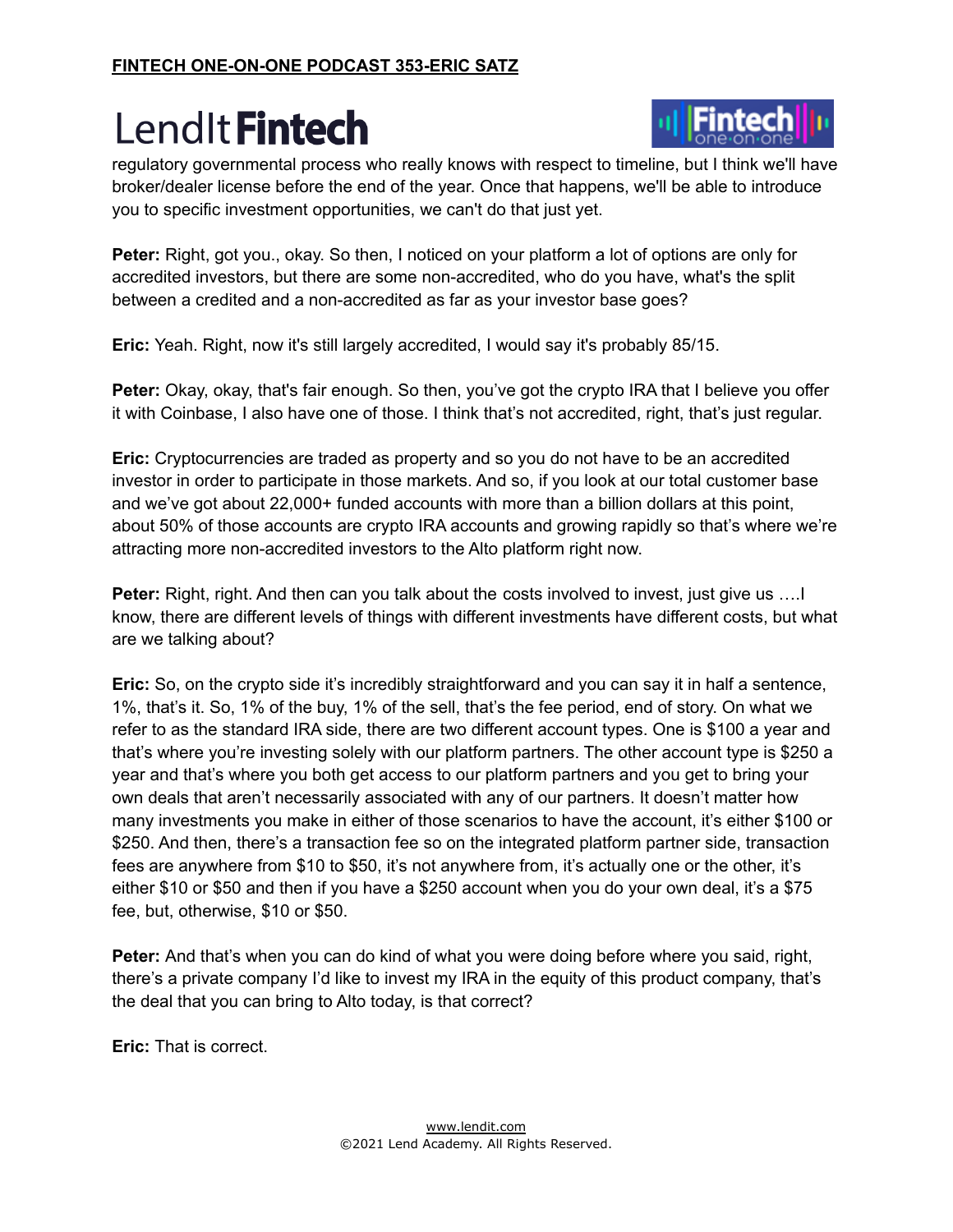

Peter: Okay, great. So then, I'd like to kind of get your perspective....we're running out of time, but I want to talk about alternative assets because people say you should have some money in alternatives, but the IRA space makes it very hard like for a 401(k), for example, you know, we have a list of, I don't know, there's mainly Vanguard accounts I think like 30 to choose from and there's nothing alternative in there.

**Eric:** Right.

**Peter:** You know, I'd like to be able to have something as an option there, but…so I guess the question is, what do we need to do to have these kinds of alternative investments go mainstream?

**Eric:** So, one of two things can happen. One is that we take a less paternalistic stance as regulators and loosen restrictions with respect to 401(k) investing, I don't see that happening anytime soon. The DOL, the Department of Labor, just came out with a statement saying that they were really going to scrutinize 401(k) providers who offer crypto investing.

**Peter:** Right, I saw that.

**Eric:** Right. If you ask me, especially in this world of highly competitive employment seekers, the last nine to 12 months have been named the period of Great Resignation, right. It seems to me a better way to do this from a benefit standpoint for new and potential employees is to offer SEP IRAs instead of 401(k)s. And from an employer perspective it says hey, I care about you and it says that because I, the employer, am going to put the money in your retirement account, you don't have to and secondly, you can put more in.

**Peter:** Right, right.

**Eric:** So, and it comes without the overhead and unnecessary compliance burden of 401(k)s and Ariza but that's just me, Peter, and you know…..

**Peter:** Okay. Why don't we close with, you know, what's your vision for Alto and maybe for the future of retirement investing, in general.

**Eric:** So, my vision for Alto is that we challenge the Fidelitys and Schwabs of the world, you know, in the next ten years come 2030. I'd like to say we're building a company for 2030 not 2020 and I say that, by the way, with the greatest amount of respect and admiration for what the folks at Fidelity have built and the folks at Schwab.

I'd like to tell a story about Charles Schwab and when he really created Schwab and discount brokerage didn't exist and no one knew that they can invest in stocks themselves and Schwab came along and said, yes, you can, we're going to help you, we're going to help educate you,